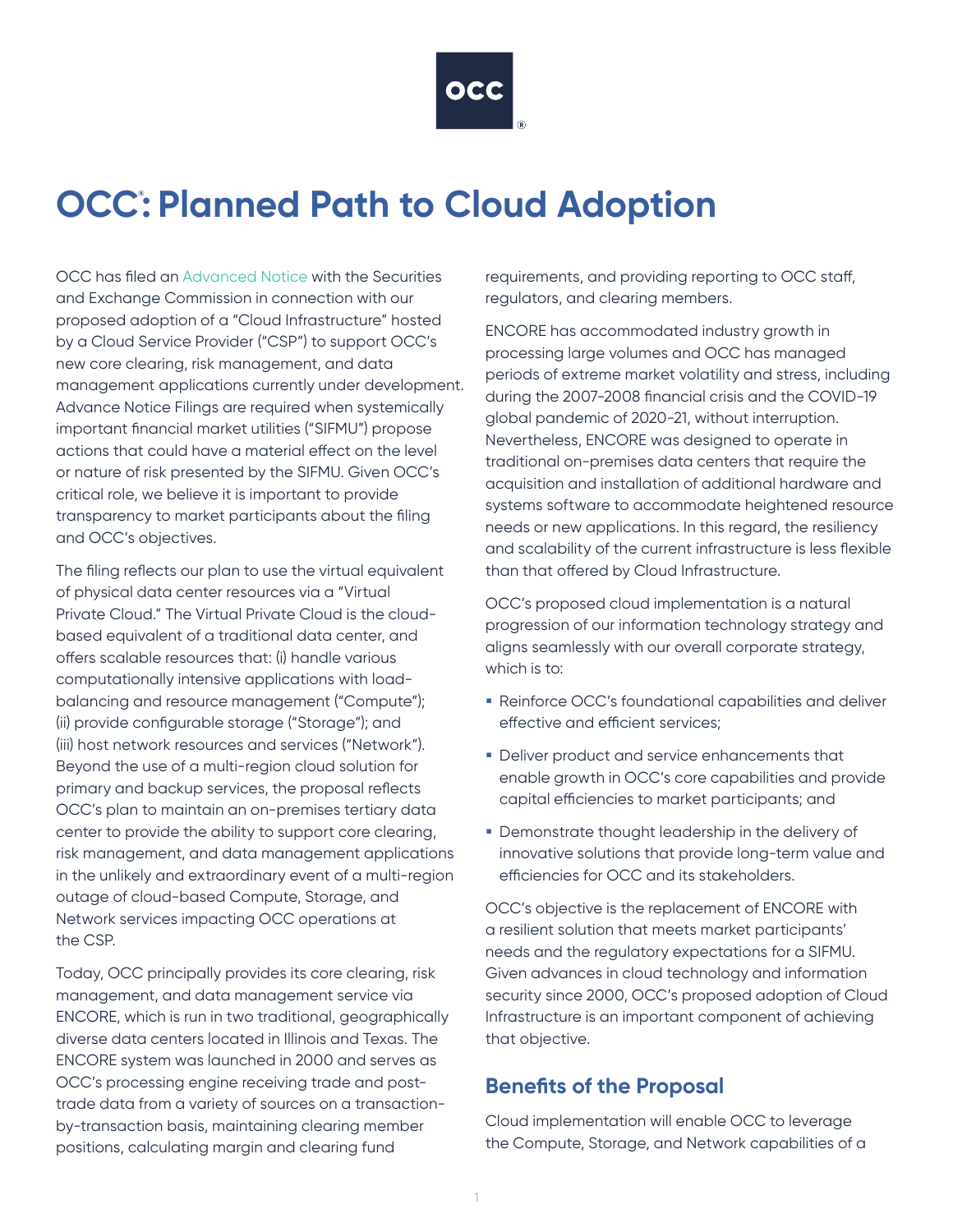CSP, supplemented with compatible third-party vendor solutions, to maintain a modular architecture that will result in:

- **Improved resiliency,**
- **Enhanced security, and**
- **Increased scalability for OCC's new core clearing, risk** management, and data management applications.

#### **Improved Resiliency**

As a SIFMU, OCC must ensure that core applications have resiliency and recovery capabilities commensurate with OCC's importance to the functioning of the US financial markets. OCC believes cloud implementation will enhance the resiliency of OCC's core clearing, risk management, and data management applications by virtue of OCC's architectural design decisions, disciplined approach to deployment of Cloud Infrastructure, and the cloud's built-in redundancy and guarantee of persistent availability. As proposed, OCC would provision Compute, Storage, and Network resources in two autonomous and geographically diverse regions, in a hot (primary)/warm (back-up) configuration to increase resources available on demand, maintained by the CSP.

Each region consists of three zones, each of which has a physical infrastructure with separate and dedicated connections to utility power, standalone backup power sources, independent mechanical services, and independent network connectivity. While not dependent on one another, zones are connected to one another with private fiber-optic networking, enabling the infrastructure of core clearing, risk management, and data management applications to automatically failover between zones without interruption. Each zone can operate independently of one another and failover capability is near instantaneous i.e. a loss of one zone will not affect operations in another zone and no core clearing, risk management, or data management application will be reliant on the functioning of a single zone. This structural framework offers OCC a wide environment within which to run its core clearing, risk management, and data management applications while simultaneously restricting the effect of an adverse event at the CSP to the smallest footprint possible.

Each region will maintain independent and identical copies of all critical applications that are deployed by OCC, allowing OCC to transition its core clearing, risk management, and data management applications from one region to another seamlessly. Production workloads would be run across and shifted between regions regularly to protect OCC against disruptions from intra-regional incidents. In the unlikely event that a region is temporarily disabled as a result of an extreme event, OCC's applications would fail-over to run in the other region. At any point in time, OCC will have active primary and standby instances of the core clearing, risk management, and data management applications that can be moved to any of the six environments (i.e. three zones in each of the two regions). This is analogous to having six physical data centers with primary and backup systems running out of any two of them at a given point in time. OCC's proposed solution would significantly reduce operational complexity, mitigate the risk of human error, and provide resiliency and assured capacity. Additional capacity will be available to support the resiliency of OCC's core clearing, risk management, and data management applications by way of the six-way redundancy. Moreover, OCC will continue to periodically test the CSP's capacity scaling features and failover capabilities to ensure adequate capacity is available to OCC.

In addition to cloud deployment, OCC will maintain an on-premises data center to provide the ability to support core clearing, risk management, and data management services in the event of a multi-region outage at the CSP that impacts OCC operations. The on-premises data center will operate as a separate, logically isolated back-up to the six levels of redundancy provided for by the Cloud—a back-up to the backups—intended to be used only in the unlikely and extraordinary event that OCC completely loses access to the CSP. From an architectural perspective, the onpremises data center is similar to adding a third CSP region with a single zone. Most technologies will remain the same with a fail-over to the on-premises data center and core platform technologies that enable Compute, Network, and Storage services to be operated by OCC with synchronous data replication via dedicated, end-to-end encrypted links between the cloud and the on-premises data center and leaving member connectivity unchanged.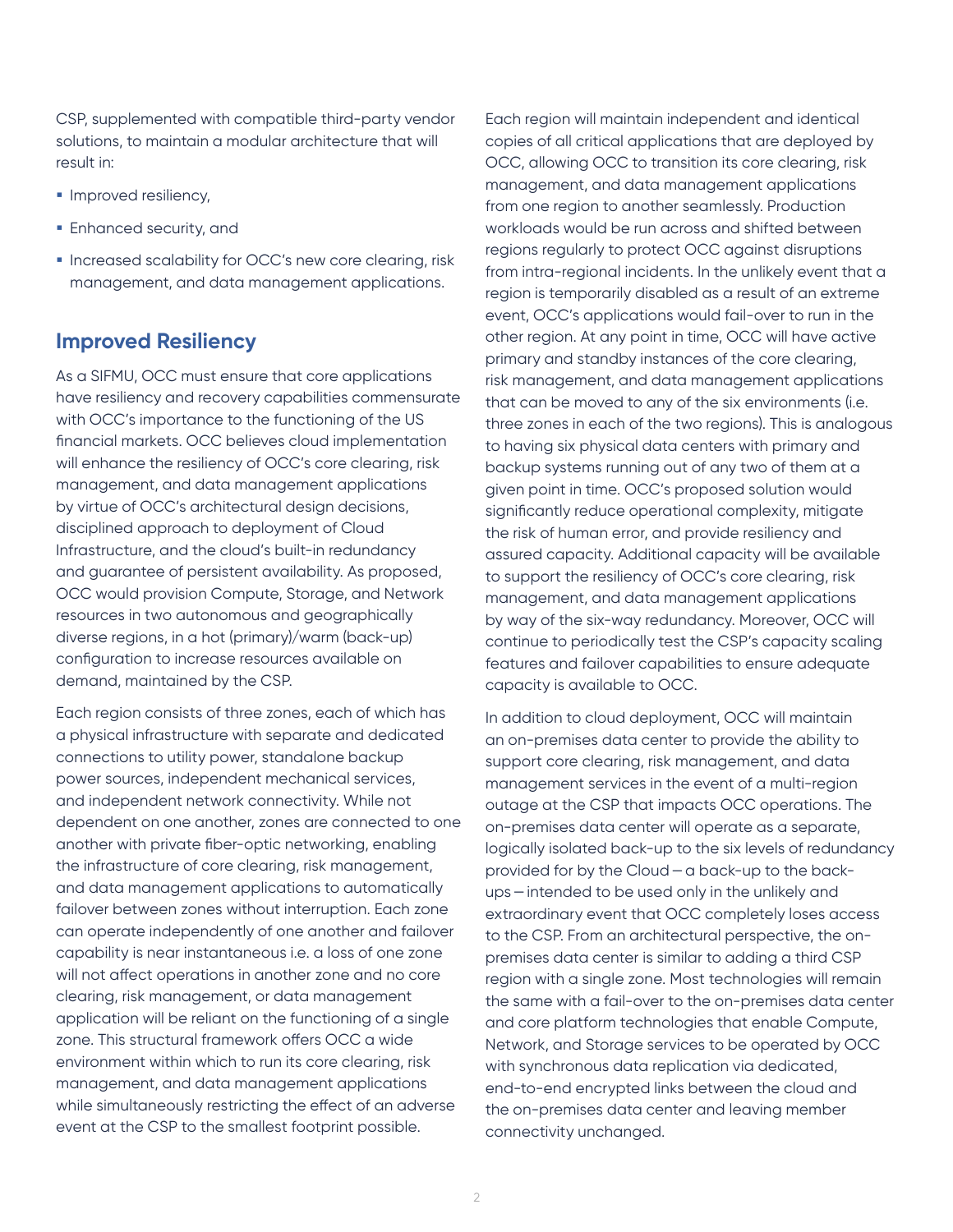OCC believes cloud implementation will enhance the resiliency of OCC's core clearing, risk management, and data management applications by virtue of its built-in six levels of redundancy, which will provide OCC with easy access to multiple zones within multiple and geographically diverse regions. The redundancy provided to OCC in the Cloud Infrastructure helps ensure that Compute, Storage, and Network resources will be available to OCC on a persistent basis.

#### **Enhanced Security**

As a SIFMU and the exclusive provider of clearance and settlement services for listed options in the US, it is vital that OCC's critical services remain continuously available with sufficient security measures in place to detect and defend against possible security threats. The cloud implementation will present OCC with an agile operating environment that can scale throughput to match workloads nearly instantaneously and enable OCC to build a "secure by design" pervasive security methodology that incorporates the National Institute of Standards and Technology ("NIST") Cybersecurity Framework's functions as a roadmap for cloud security. Movement to an agile, cloud-based operating environment further reinforces OCC's commitment to building a comprehensive and adaptable risk-based security methodology instead of a traditional perimetercentric model.

The physical and cyber security standards that OCC has designed to align with NIST, the Cyber Security Framework ("CSF"), and the Center for Internet Security ("CIS") benchmarks will not change in the proposed Cloud Infrastructure. OCC will add meaningful security capabilities and measures provided by the CSP and selected third-party tools to enhance the security of OCC's core clearing, risk management, and data management applications. Given the scope of their service, CSPs leverage economies of scale and offer infrastructure and services with specialized configuration, monitoring, prevention, detection, and response tools. Furthermore, unique cloud-specific capabilities, such as services for provisioning credentials and end-to-end configuration change management and scanning, will provide OCC enhanced levels of protection that is not available in traditional on-premises solutions. Finally, the back-up, on-premises data center will be physically isolated from other on-premises

networks, such as the development network, and will have consistent controls and equivalent security tools to that of the data centers accessed through the CSP.

OCC has established a robust cloud security program to manage the security of the core clearing, risk management, and data management applications that will be running in the cloud and to monitor the CSP's management of the security of the Cloud Infrastructure, which it operates. The enterprise security program encompasses all OCC assets in OCC offices, data centers, and within the Cloud Provider's Cloud Infrastructure. Identity and Access Management (IAM) controls will ensure "least privileged" user access to applications in the Cloud. OCC has appropriate controls in place to ensure the security of confidential information in-transit between OCC data centers and the Cloud Infrastructure, between systems within the Cloud Infrastructure, and at-rest. All network communications between OCC and the cloud will rely on industry standard encryption for traffic while in transit, and data at rest will be safeguarded through pervasive encryption. Finally, automated delivery of business and security capability via the use of the "Infrastructure as Code," cloud agnostic tools, and continuous integration/continuous deployment pipeline methods help to ensure security controls are consistently and transparently deployed.

## **Increased Scalability**

The proposed cloud implementation will provide OCC with more dynamic scalability of Compute, Network, and Storage resources to support OCC's core clearing, risk management, and data management applications. In the current on-premises environment, immediate scalability is limited by the capacity of the on-premises hardware. Accordingly, OCC would need to obtain additional physical servers and network equipment to scale beyond the limits of the on-premises hardware, potentially affecting its ability to quickly adapt to evolving market conditions, including spikes in trading volume. In the cloud, however, additional Compute Storage, or Network resources can be launched on demand, so the scalability is considerable and instantaneous. With a Cloud Infrastructure, OCC can quickly provision or de-provision these resources to meet demands, including elevated trade volumes, increased creation of development and test environments for